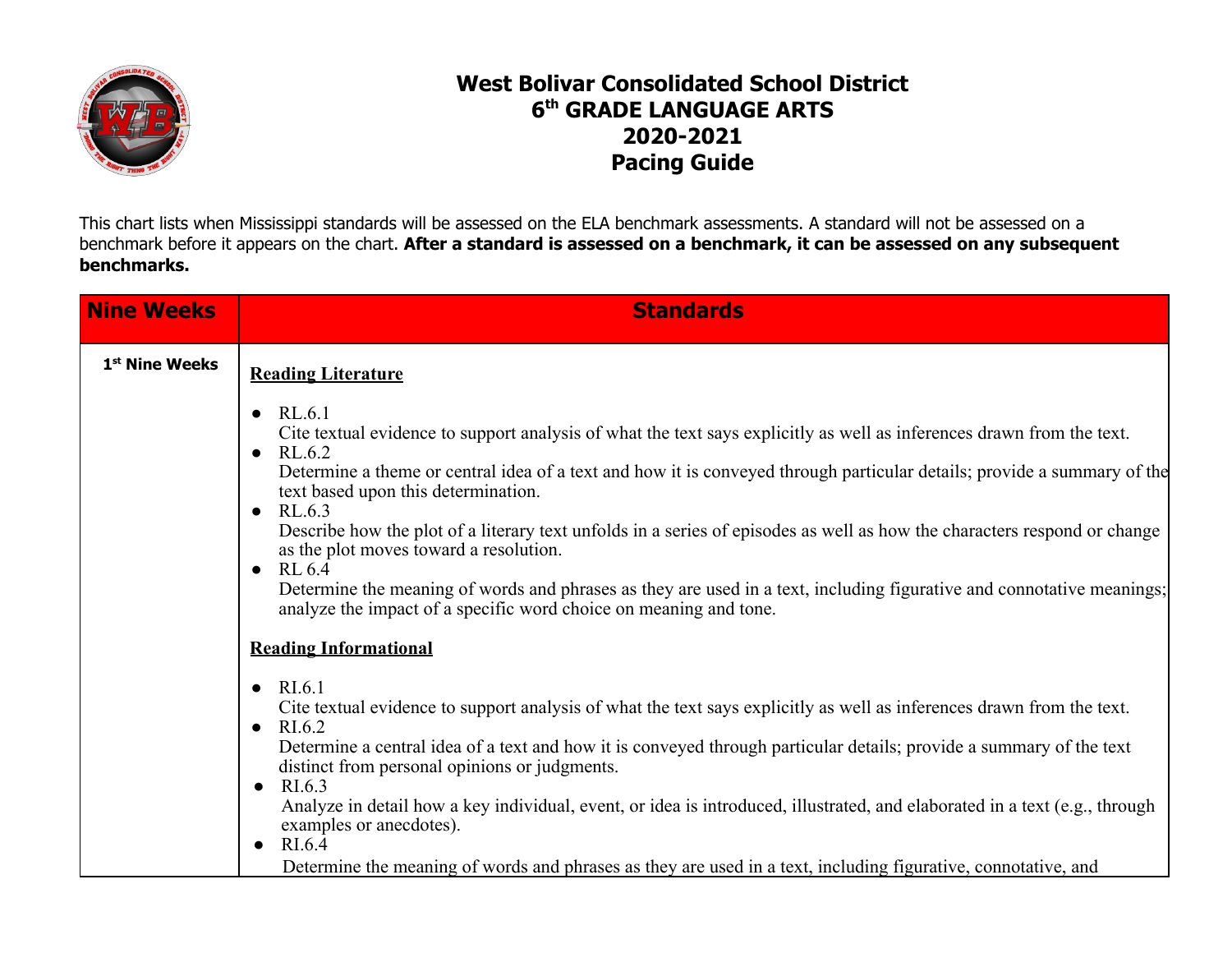technical meanings.

## **Language**

•  $L.6.4$ 

Determine or clarify the meaning of unknown and multiple-meaning words and phrases based on grade 6 reading and content, choosing flexibly from a range of strategies.

 $\bullet$  L.6.4a

Use context (e.g., the overall meaning of a sentence or paragraph; a word's position or function in a sentence) as a clue to the meaning of a word or phrase.

 $\bullet$  L.6.4b

Use common, grade-appropriate Greek or Latin affixes and roots as clues to the meaning of a word (e.g., audience, auditory, audible).

 $\bullet$  L.6.4c

Consult reference materials (e.g., dictionaries, glossaries, thesauruses), both print and digital, to find the pronunciation of a word or determine or clarify its precise meaning or its part of speech.

- L.6.4d Verify the preliminary determination of the meaning of a word or phrase (e.g., by checking the inferred meaning in context or in a dictionary).
- $\bullet$  L.6.5

Demonstrate understanding of figurative language, word relationships, and nuances in word meanings.

## **Writing**

*● W.6.3*

*Write narratives to develop real or imagined experiences or events using effective technique, relevant descriptive details, and well*‐*structured event sequences.*

*● W.6.3a*

*Engage and orient the reader by establishing a context and introducing a narrator and/or characters; organize an event sequence that unfolds naturally and logically.*

*● W.6.3b*

*Use narrative techniques, such as dialogue, pacing, and description, to develop experiences, events, and/or characters.*

*● W.6.3c*

*Use a variety of transition words, phrases, and clauses to convey sequence and signal shifts from one time frame or setting to another.*

*● W.6.3d*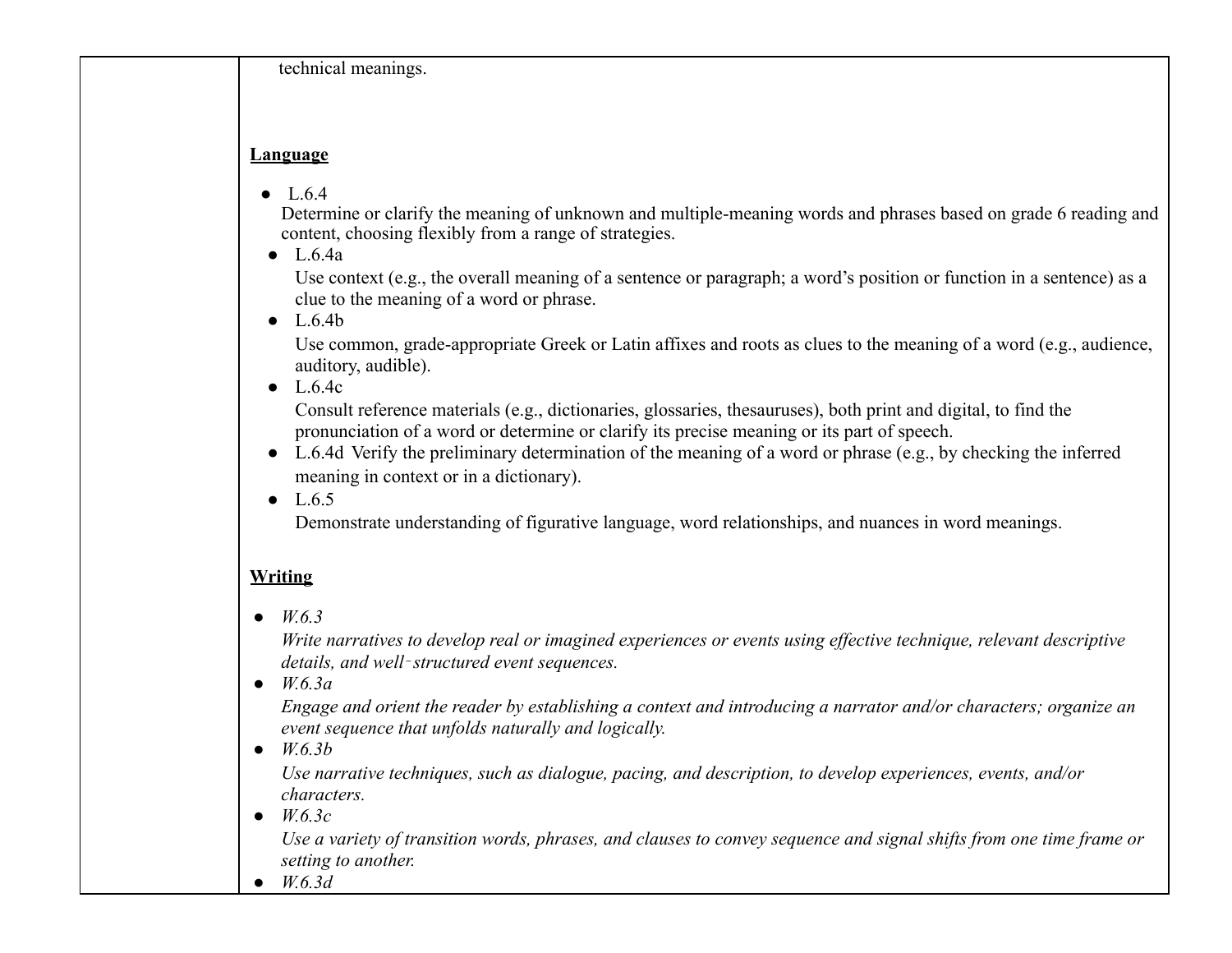|                          | Use precise words and phrases, relevant descriptive details, and sensory language to convey experiences and events.<br>W.6.3.e<br>$\bullet$                                                                                                                                                                                                                                                                                                                                                                                                                                                                                                                                                                  |
|--------------------------|--------------------------------------------------------------------------------------------------------------------------------------------------------------------------------------------------------------------------------------------------------------------------------------------------------------------------------------------------------------------------------------------------------------------------------------------------------------------------------------------------------------------------------------------------------------------------------------------------------------------------------------------------------------------------------------------------------------|
|                          | Provide a conclusion that follows from the narrated experiences or events.                                                                                                                                                                                                                                                                                                                                                                                                                                                                                                                                                                                                                                   |
| 2nd Nine<br><b>Weeks</b> | <b>Reading Literature</b>                                                                                                                                                                                                                                                                                                                                                                                                                                                                                                                                                                                                                                                                                    |
|                          | $\bullet$ RL.6.5<br>Analyze how a particular sentence, chapter, scene, or stanza fits into the overall structure of a text and contributes to<br>the development of the theme, setting, or plot.<br>RL.6.6<br>$\bullet$<br>Explain how an author develops the point of view of the narrator or speaker in a text.<br>$\bullet$ RL.6.7<br>Compare and contrast the experience of reading a story, drama, or poem to listening to or viewing an audio, video, or<br>live version of the text, including contrasting what they "see" and "hear" when reading the text to what they perceive<br>when they listen or watch.                                                                                       |
|                          | <b>Reading Informational</b>                                                                                                                                                                                                                                                                                                                                                                                                                                                                                                                                                                                                                                                                                 |
|                          | $\bullet$ RI.6.5<br>Analyze how a particular sentence, paragraph, chapter, or section fits into the overall structure of a text and contributes<br>to the development of the ideas.<br>$\bullet$ RI 6.6<br>Determine an author's point of view or purpose in a text and explain how it is conveyed in the text.<br>$\bullet$ RI.6.7<br>Integrate information presented in different media or formats (e.g., visually, quantitatively) as well as in words to<br>develop a coherent understanding of a topic or issue.<br>RI.6.8<br>$\bullet$<br>Trace and evaluate the argument and specific claims in a text, distinguishing claims that are supported by reasons and<br>evidence from claims that are not. |
|                          | <b>Language</b>                                                                                                                                                                                                                                                                                                                                                                                                                                                                                                                                                                                                                                                                                              |
|                          | • $L.6.6$<br>Acquire and use accurately grade-appropriate general academic and domain-specific words and phrases; gather<br>vocabulary knowledge when considering a word or phrase important to comprehension or expression.                                                                                                                                                                                                                                                                                                                                                                                                                                                                                 |
|                          | <b>Writing</b>                                                                                                                                                                                                                                                                                                                                                                                                                                                                                                                                                                                                                                                                                               |
|                          | W.6.2<br>Write informative/explanatory texts to examine a topic and convey ideas, concepts, and information through the<br>selection, organization, and analysis of relevant content.                                                                                                                                                                                                                                                                                                                                                                                                                                                                                                                        |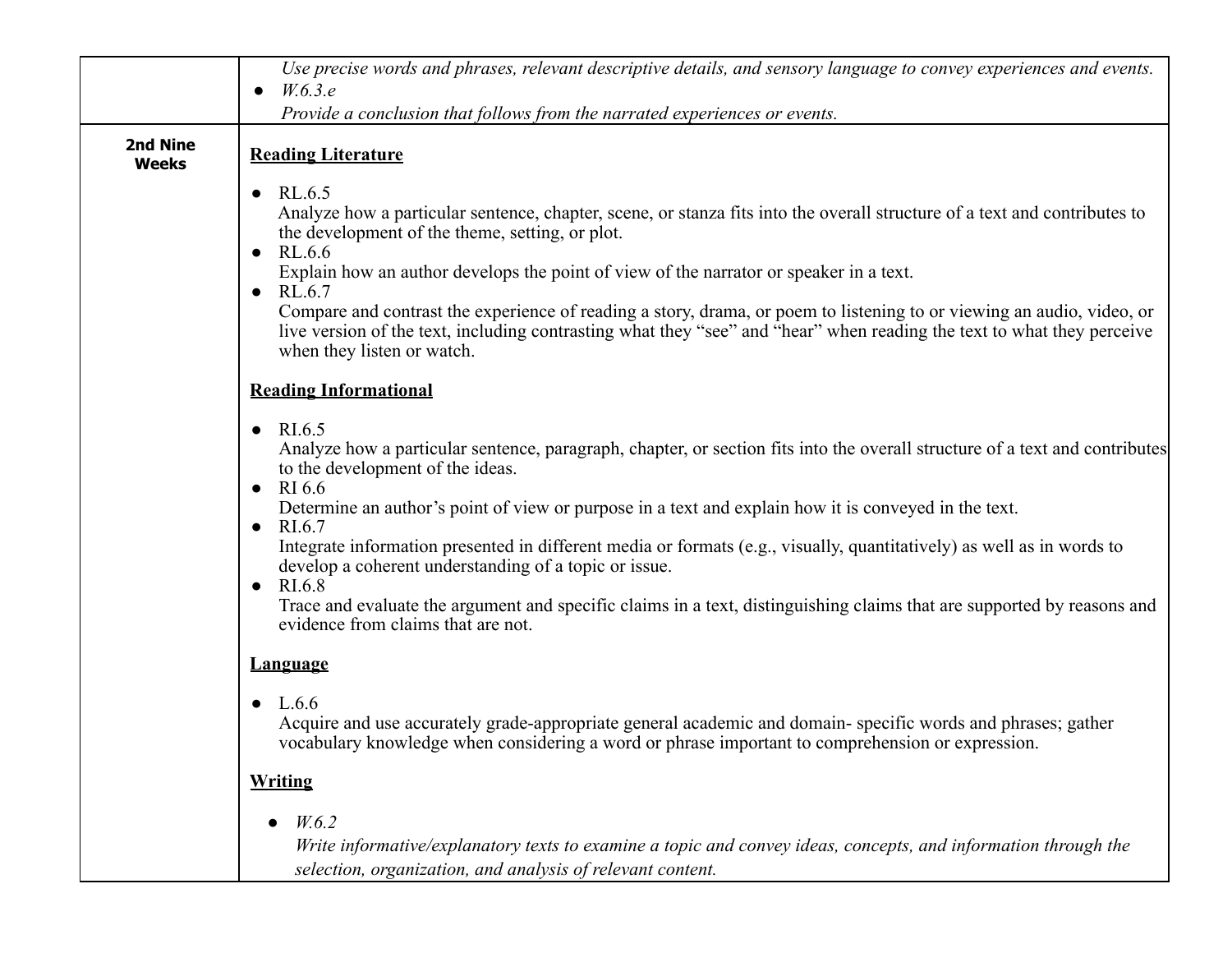|                                 | W.6.2a<br>$\bullet$<br>Introduce a topic; organize ideas, concepts, and information, using strategies such as definition, classification,<br>comparison/contrast, and cause/effect; include formatting (e.g., headings), graphics (e.g., charts, tables), and<br>multimedia when useful to aiding comprehension.<br>W.6.2b<br>$\bullet$<br>Develop the topic with relevant facts, definitions, concrete details, quotations, or other information and examples.<br>W.6.2c<br>Use appropriate transitions to clarify the relationships among ideas and concepts.<br>W.6.2d<br>Use precise language and domain-specific vocabulary to inform about or explain the topic.<br>W.6.2e<br>Establish and maintain a formal style.<br>W.6.2f<br>Provide a concluding statement or section that follows from the information or explanation presented. |
|---------------------------------|-----------------------------------------------------------------------------------------------------------------------------------------------------------------------------------------------------------------------------------------------------------------------------------------------------------------------------------------------------------------------------------------------------------------------------------------------------------------------------------------------------------------------------------------------------------------------------------------------------------------------------------------------------------------------------------------------------------------------------------------------------------------------------------------------------------------------------------------------|
| <b>3rd Nine</b><br><b>Weeks</b> | <b>Reading Literature</b><br>RL.6.9<br>$\bullet$<br>Compare and contrast texts in different forms or genres (e.g., stories and poems; historical novels and fantasy stories)<br>in terms of their approaches to similar themes and topics.                                                                                                                                                                                                                                                                                                                                                                                                                                                                                                                                                                                                    |
|                                 | <b>Reading Informational</b><br>RI.6.9<br>$\bullet$<br>Compare and contrast one author's presentation of events with that of another (e.g., a memoir written by and a<br>biography on the same person).                                                                                                                                                                                                                                                                                                                                                                                                                                                                                                                                                                                                                                       |
|                                 | <b>Writing</b><br>W.6.1<br>$\bullet$<br>Write arguments to support claims with clear reasons and relevant evidence.<br>W.6.1a<br>Introduce claim(s) and organize the reasons and evidence clearly.<br>W.6.1b<br>$\bullet$<br>Support claim(s) with clear reasons and relevant evidence, using credible sources and demonstrating an<br>understanding of the topic or text.<br>W.6.1c<br>$\bullet$<br>Use words, phrases, and clauses to clarify the relationships among claim(s) and reasons.                                                                                                                                                                                                                                                                                                                                                 |